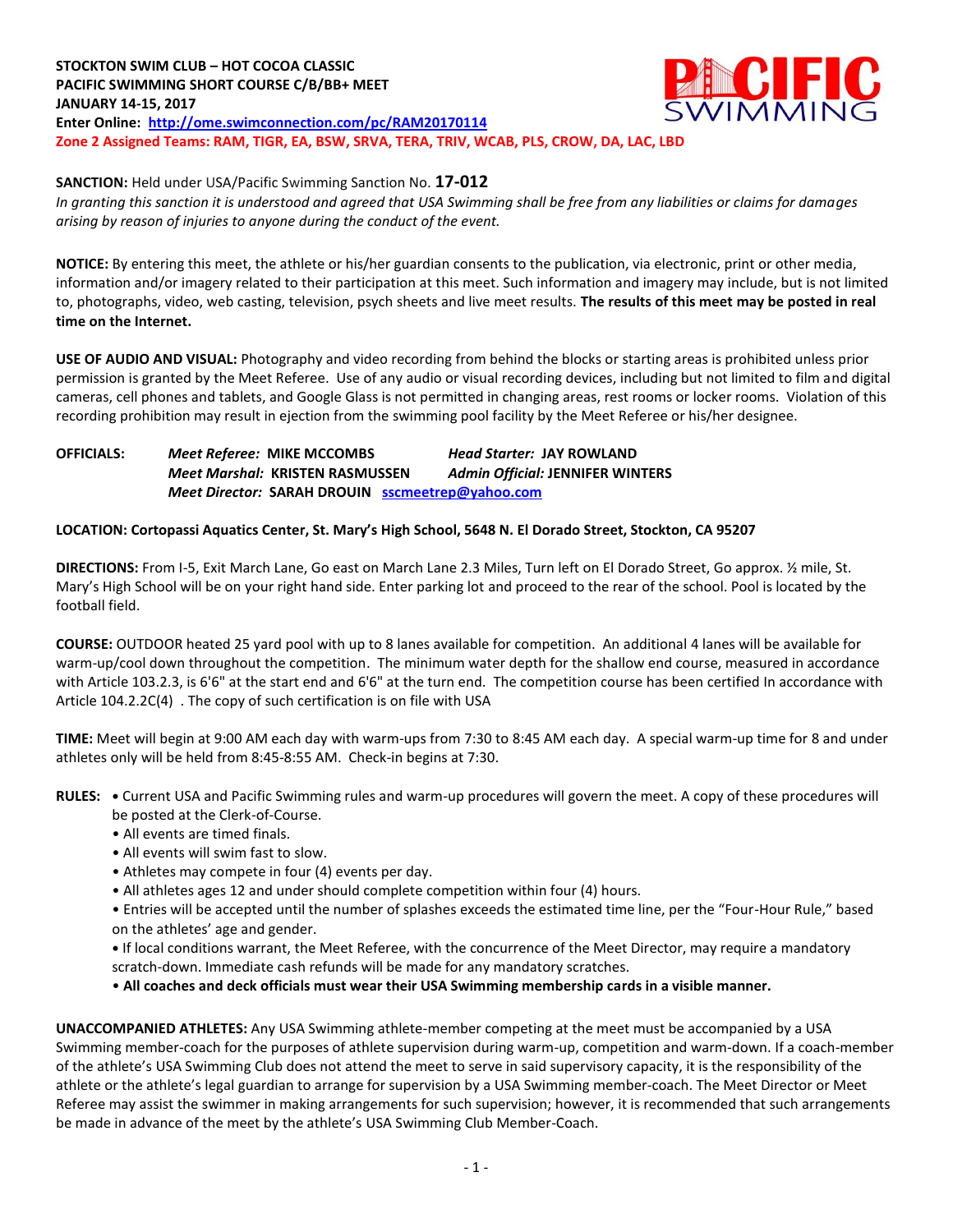**RACING STARTS:** Any athlete entered in the meet must be certified by a USA Swimming member-coach as being proficient in performing a racing start, or must start each race from within the water. When unaccompanied by a member-coach, it is the responsibility of the athlete or the athlete's legal guardian to ensure compliance with this requirement.

**RESTRICTIONS:** • Smoking and the use of other tobacco products is prohibited on the pool deck, in the locker rooms, in spectator

- seating, in standing areas and in all areas used by athletes, during the meet and during warm-up periods.
- Sale and use of alcoholic beverages is prohibited in all areas of the meet venue.
- No glass containers are allowed in the meet venue.
- No propane heater is permitted except for snack bar/meet operations.
- All shelters must be properly secured.
- Changing into or out of swimsuits other than in locker rooms or designated areas is prohibited.

• Operation of a drone, or any other flying apparatus, is prohibited over the venue (pools, athlete/coach areas, spectator areas and open ceiling locker rooms) any time athletes, coaches, officials and/or spectators are present.

• Destructive devices, to include but not limited to, explosive devices and equipment, firearms (open or concealed), blades, knives, mace, stun guns and blunt objects are strictly prohibited in the swimming facility and its surrounding areas. If observed, the Meet Referee or his/her designee may ask that these devices be stored safely away from the public or removed from the facility. Noncompliance may result in the reporting to law enforcement authorities and ejection from the facility. Law enforcement officers (LEO) are exempt per applicable laws.

- **ELIGIBILITY:** Athletes must be current members of USA Swimming and enter their name and registration number on the meet entry card as they are shown on their Registration Card. If this is not done, it may be difficult to match the athlete with the registration and times database. The meet host will check all athlete registrations against the SWIMS database and if not found to be registered, the Meet Director shall accept the registration at the meet (a \$10 surcharge will be added to the regular registration fee). Duplicate registrations will be refunded by mail.
	- Athletes in the "BB" Division must have met at least the listed "BB" time standard. Athletes in the "B" Division must have met at least the listed "B" time standard. All entry times slower than the listed "B" time standard will be in the "C" Division. For 8&U, athletes in the "A" division must have met at least the listed "A" time standard.
	- Entries with **"NO TIME" will be ACCEPTED**.
	- Entry times submitted for this meet will be checked against a computer database and may be changed in accordance with Pacific Swimming Entry Time Verification Procedures.
	- Disabled athletes are welcome to attend this meet and should contact the Meet Director or Meet Referee regarding any special accommodations on entry times and seeding per Pacific Swimming policy.
	- Athletes 19 years of age and over may compete in the meet for time only, no awards. Such athletes must have met standards for the 17-18 age group.
	- The athlete's age will be the age of the athlete on the first day of the meet.

**ENTRY PRIORITY:** Meet entries will not be accepted any earlier then *December 10, 2016.* Entries from members of *"assigned"*  "year round" Zone 2 teams postmarked or entered online by 11:59 PM. on *December 16, 2016* will be given 1st priority acceptance. Entries from members of all Zone 2 teams (year round and seasonal) postmarked or entered online between 12:00 AM *December*  17, 2016 and 11:59 PM *December 23* will be given 2<sup>nd</sup> priority acceptance. All entries from Zone 2, all other Pacific LSC Zones and other LSC's, either postmarked, entered online, or hand delivered by the entry deadline will be considered in the order that they were received.

#### **\*\* NOTE: Athletes who falsify their entry form by listing a team to which they are not legitimately associated will be rejected from the meet. Further, entry fees will not be refunded and they may be referred to the Pacific Swimming Review Committee for disciplinary action.**

**ENTRY FEES:** \$4.00 per event plus an \$8.00 participation fee per athlete. Entries will be rejected if payment is not sent at time of request. No refunds will be made, except mandatory scratch-downs.

**ONLINE ENTRIES:** To enter online go to **<http://ome.swimconnection.com/pc/RAM20170114>** to receive an immediate entry confirmation. This method requires payment by credit card. Swim Connection, LLC charges a processing fee for this service, equal to \$1 per athlete plus 5% of the total Entry Fees. Please note that the processing fee is a separate fee from the Entry Fees. If you do not wish to pay the processing fee, enter the meet using a mail entry. **Entering online is a convenience, is completely voluntary, and is in no way required or expected of an athlete by Pacific Swimming.** Online entries will be accepted through Wednesday, **JANUARY 4, 2017**, or until the meet has reached capacity, whichever comes first.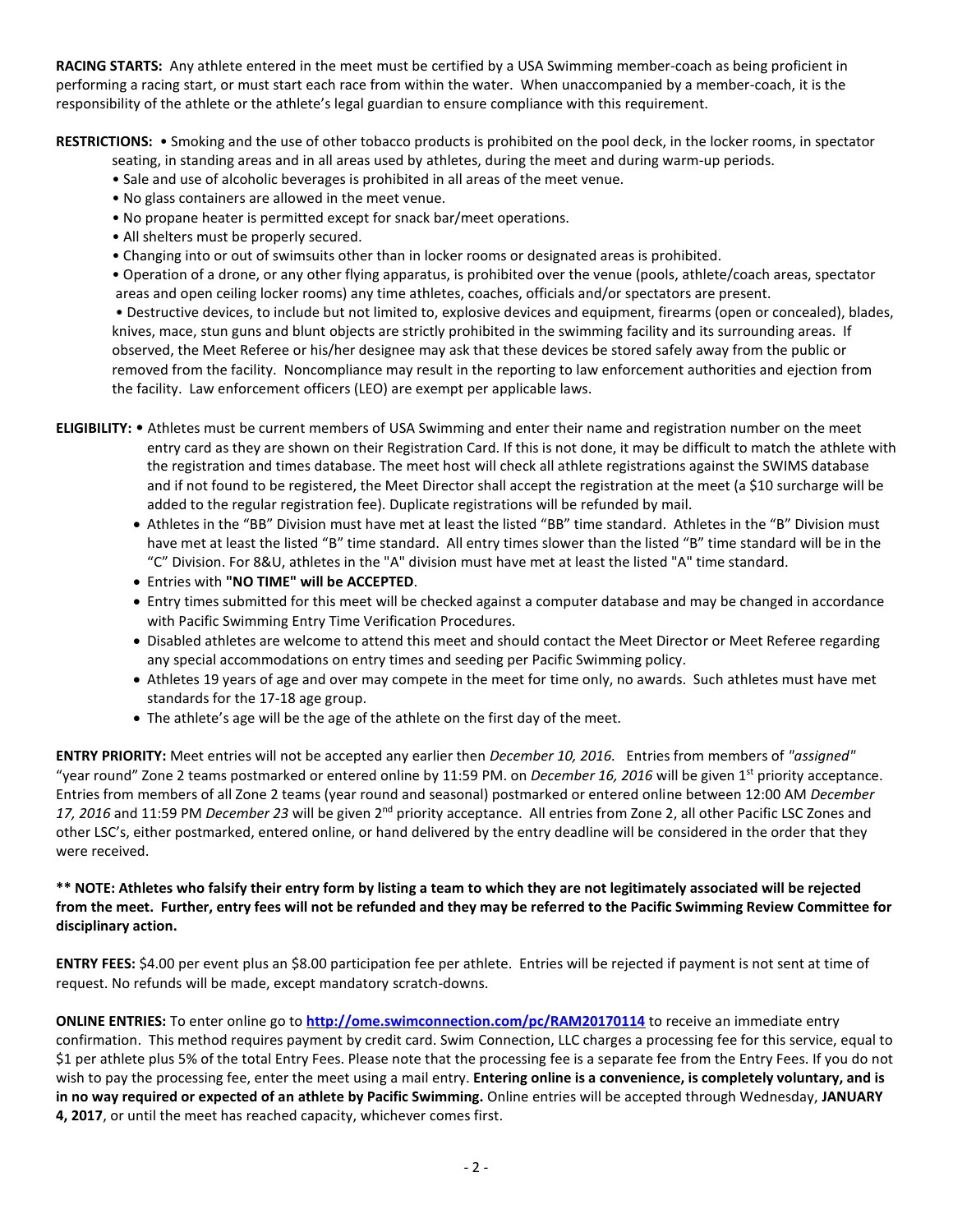**MAILED OR HAND DELIVERED ENTRIES**: Entries must be on the attached consolidated entry form. Forms must be filled out completely and printed clearly with athlete's best time. Entries must be postmarked by midnight, Monday, **JANUARY 2, 2017** or hand delivered by 6:30 PM, Wednesday, **JANUARY 4, 2017**. No late entries will be accepted. No entries received after the meet has reached capacity will be accepted. No refunds will be made, except mandatory scratch-downs. Requests for confirmation of receipt of entries should include a self-addressed, stamped envelope.

# **Make check payable to**: **STOCKTON SWIM CLUB Mail entries to**: **SARAH DROUIN Hand deliver entries to: SARAH DROUIN**

## **3651 N. MERRIMAC CIRCLE 3651 N. MERRIMAC CIRCLE STOCKTON, CA 95219 STOCKTON, CA 95219**

**CHECK-IN:** The meet will be deck seeded. Athletes must check-in at the Clerk-of-Course. No event shall be closed more than 30 minutes before the scheduled start of the session. Close of check-in for all individual events shall be no more than 60 minutes before the estimated time of the start of the first heat of the event. Athletes who do not check-in will not be seeded and will not be allowed to compete in that event.

**SCRATCHES:** Any athletes not reporting for or competing in an individual timed final event shall not be penalized. Athletes who must withdraw from an event after it is seeded are requested to inform the referee immediately.

**AWARDS:** First through eighth places in each division (C, B & BB) will be awarded for the 9-10, 11-12, 13-14, 15-18 age groups. First through eighth place in each division (PC-C, PC-B, and PC-A) will be awarded for the 8 & Under age group. All athletes achieving an A time for the first time will be awarded a standard A medal, regardless of place achieved in the event. No awards will be given for athletes 19 years of age and older. Note: Individual awards must be picked up at the meet. We will not mail or distribute awards after the meet.

**ADMISSION:** Free. A '2 DAY' meet program will be available for a reasonable fee.

**SNACK BAR & HOSPITALITY:** A snack bar will be available throughout the competition. Coaches and working deck officials will be provided lunch. Hospitality will serve refreshments to timers and volunteers.

**MISCELLANEOUS:** No overnight parking is allowed. Facilities will not be provided after meet hours.

**MINIMUM OFFICIALS:** The Meet Referee shall conduct an inventory of Officials and shall compare the number of athletes entered against the number of Officials that worked representing each club per day of the meet. Those clubs who have not provided sufficient Officials in a day of the meet, in accordance with the table below, will be fined \$100 per missing Official per day.

| Number of athletes entered in meet per club<br>per day | Number of trained and carded officials required |  |  |  |  |  |
|--------------------------------------------------------|-------------------------------------------------|--|--|--|--|--|
| $1 - 10$                                               |                                                 |  |  |  |  |  |
| $11 - 25$                                              |                                                 |  |  |  |  |  |
| 26-50                                                  |                                                 |  |  |  |  |  |
| 51-75                                                  |                                                 |  |  |  |  |  |
| 76-100                                                 |                                                 |  |  |  |  |  |
| Every 20 Athletes over 100                             |                                                 |  |  |  |  |  |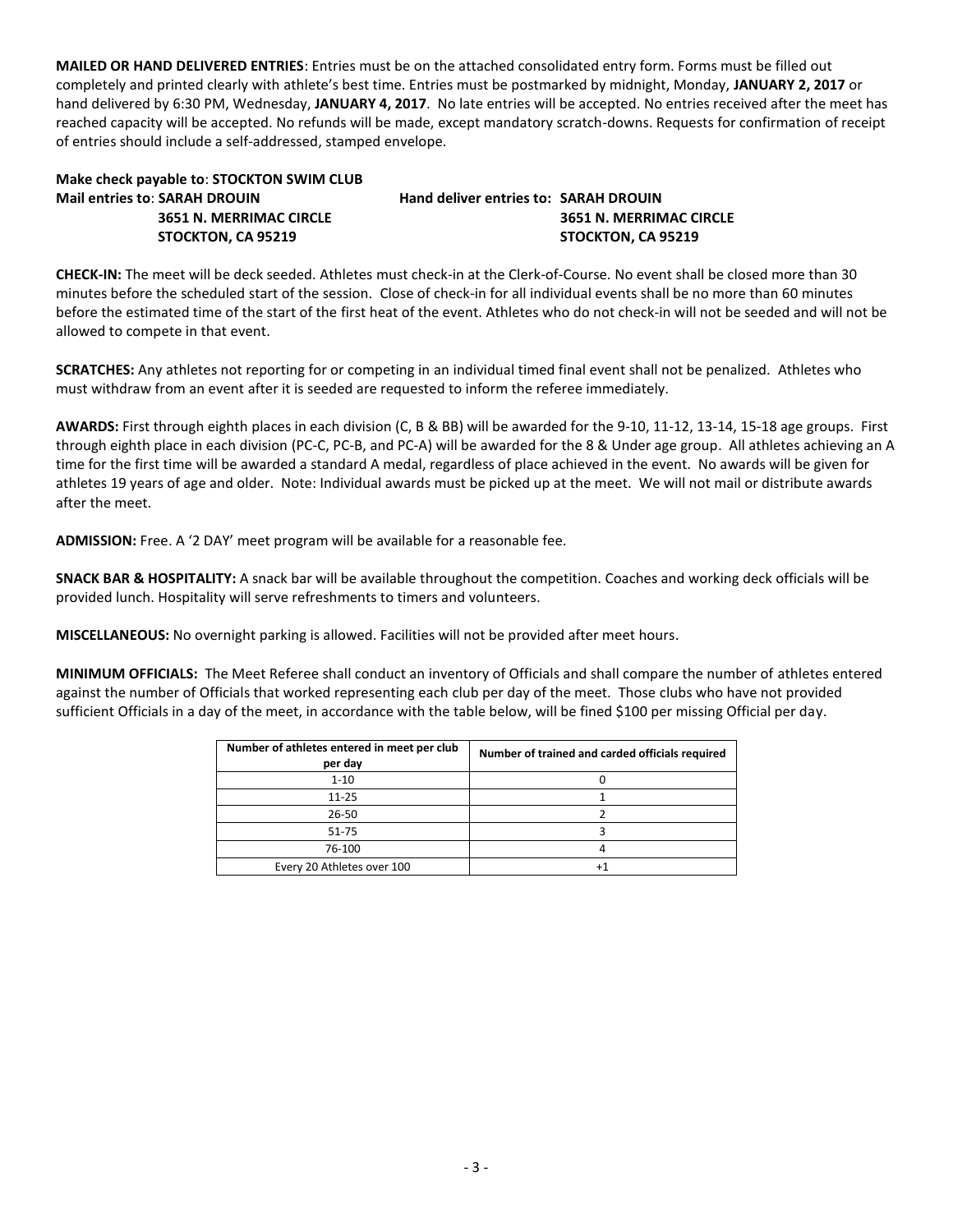### **EVENT SUMMARY**

|        | <b>SATURDAY</b> |           |               | <b>SUNDAY</b> |              |           |              |  |  |  |
|--------|-----------------|-----------|---------------|---------------|--------------|-----------|--------------|--|--|--|
| 8 & UN | $9 - 10$        | $11 - 12$ | 13-18         | 8 & UN        | $9 - 10$     | $11 - 12$ | 13-18        |  |  |  |
|        | 200 FR          | 200 FR    | 200 FR        | 25 BK         | 100 BK       | 100 BK    | 200 BK       |  |  |  |
| 50 BK  | 50 BK           | 50 BK     | 100 BK        |               | 50 FL        | 50 FL     | 100 FL       |  |  |  |
| 25 FL  | 100 FL          | 100 FL    | 200 FL        | 50 FR         | 200 IM       | 400 IM    | 400 IM       |  |  |  |
| 25 BR  | <b>50 BR</b>    | 200 BR    | 200 BR        | 50 BR         | 100 BR       | 100 BR    | 100 BR       |  |  |  |
| 100 FR | 100 FR          | 100 FR    | <b>100 FR</b> | <b>25 FR</b>  | <b>50 FR</b> | 50 FR     | <b>50 FR</b> |  |  |  |
|        |                 | 1000 FR   | 1000 FR       |               |              | 1000 FR   | 1000 FR      |  |  |  |
|        |                 | (boys)    | (boys)        |               |              | (girls)   | (girls)      |  |  |  |

### **EVENTS**

|                | Saturday, January 14, 2017 |               |               | Sunday, January 15, 2017 |    |  |  |
|----------------|----------------------------|---------------|---------------|--------------------------|----|--|--|
| <b>EVENT#</b>  | <b>EVENT</b>               | <b>EVENT#</b> | <b>EVENT#</b> | <b>EVENT</b>             |    |  |  |
| 1              | 13-18 200 FR               | 2             | 41            | 13-18 200 BK             | 42 |  |  |
| 3              | 11-12 200 FR               | 4             | 43            | 11-12 100 BK             | 46 |  |  |
| 5              | 9-10 200 FR                | 6             | 45            | 9-10 100 BK              | 48 |  |  |
| $\overline{7}$ | 13-18 100 BK               | 8             | 47            | 8-UN 25 BK               | 50 |  |  |
| 9              | 11-12 50 BK                | 10            | 49            | 13-18 100 FL             | 50 |  |  |
| 11             | 9-10 50 BK                 | 12            | 51            | 11-12 50 FL              | 52 |  |  |
| 13             | 8-UN 50 BK                 | 14            | 53            | 9-10 50 FL               | 54 |  |  |
| 15             | 13-18 200 FL               | 16            | 55            | 13-18 400 IM             | 56 |  |  |
| 17             | 11-12 100 FL               | 18            | 57            | 11-12 400 IM             | 58 |  |  |
| 19             | 9-10 100 FL                | 20            | 59            | 9-10 200 IM              | 60 |  |  |
| 21             | 8-UN 25 FL                 | 22            | 61            | 8-UN 50 FR               | 62 |  |  |
| 23             | 13-18 200 BR               | 24            | 63            | 13-18 100 BR             | 64 |  |  |
| 25             | 11-12 200 BR               | 26            | 65            | 11-12 100 BR             | 66 |  |  |
| 27             | 9-10 50 BR                 | 28            | 67            | 9-10 100 BR              | 68 |  |  |
| 29             | 8-UN 25 BR                 | 30            | 69            | 8-UN 50 BR               | 70 |  |  |
| 31             | 13-18 100 FR               | 32            | 71            | 13-18 50 FR              | 72 |  |  |
| 33             | 11-12 100 FR               | 34            | 73            | 11-12 50 FR              | 74 |  |  |
| 35             | 9-10 100 FR                | 36            | 75            | 9-10 50 FR               | 76 |  |  |
| 37             | 8-UN 100 FR                | 38            | 77            | 8-UN 25 FR               | 78 |  |  |
|                | 11-18 MEN 1000 FR          | 40            | 79            | 11-18 Women 1000 FR      |    |  |  |

Use the following URL to find the time standards: <http://www.pacswim.org/swim-meet-times/standards>